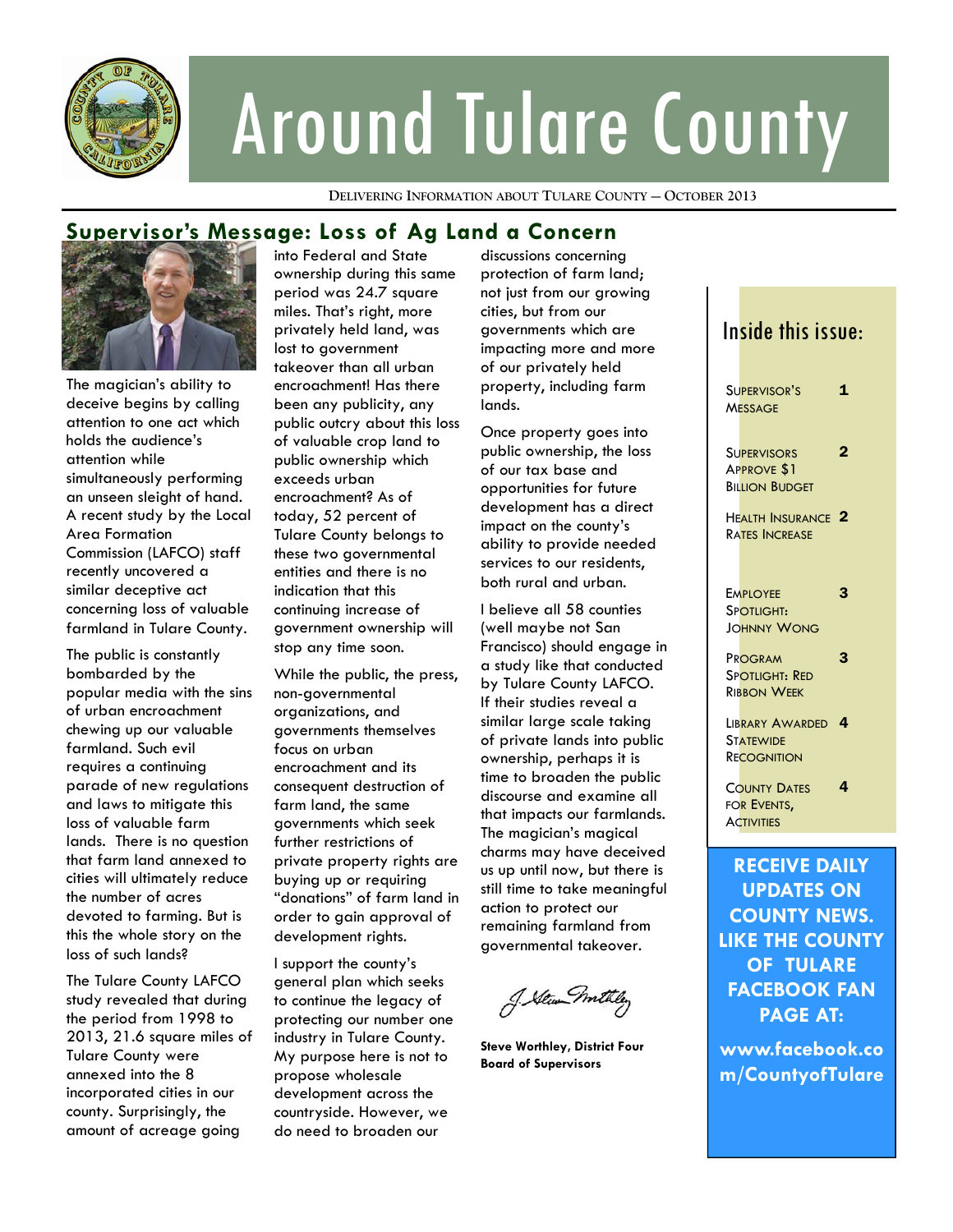## Around Tulare County: www.aroundtularecounty.com

## **Supervisors Approve \$1 Billion Balanced Budget**



"Not facing a budget deficit for the second straight year means we can focus on improving our organization as a whole and continue to provide important services to Tulare County residents."

Chairman of the Board of Supervisors Pete Vander Poel

Tulare County will begin to put more money into reserves, pay down more debt, and fund one-time projects to improve services thanks to a balanced \$1 billion spending plan approved by the Board of Supervisors on Sept. 17.

Board of Supervisors Chairman Pete Vander Poel said for the second straight year Tulare County did not face a General Fund deficit going into the budget process.

"Not facing a budget deficit for the second straight year means we can focus on improving our organization as a whole and continue to provide important services to Tulare County residents," Chairman Vander Poel said. "I would like to thank all department heads and employees for their excellent work."

County Administrative Officer Jean Rousseau, who prepared the FY 2013/14 Recommended Budget, said fiscally conservative spending policies from the Board of Supervisors and a statewide

economic recovery allowed Tulare County to take a positive approach in budgeting this year. For example, the County was in a position to offer a 3 percent salary increase to employee groups whose contracts were up for negotiation this year and, in some cases, equity adjustments were offered to employees who were behind in salaries compared to other counties.

"While the economy is turning around, we will still remain conservative to ensure we can continue to avoid drastic measures while facing unknown economic circumstances," Rousseau said.

Rousseau said the 2013/14 Adopted Budget reflects a \$28.7 million, or 4.5 percent. increase in General Fund expenditures over last year's adopted budget. The increase in the general fund spending can be attributed to additional social services provided, an increase in workers compensation spending, salary increases, and the addition of 17 new

positions.

Other highlights from the 2013/14 Adopted Budget include:

- An additional \$2 million was added to reserves, which now stands at \$22 million.

- Debt payments were increased by \$1 million.

- \$1.5 million was set aside for a new Sheriff's substation in Porterville.

- \$1 million was set aside for facilities to house criminal justice departments in Porterville as a result of the new Porterville Courthouse.

The Board of Supervisors is responsible for reviewing and approving budgets for all County operating funds, internal service and enterprise funds, County Service Areas, and dependent special districts. The State Controller issues guidelines for the organization and presentation of county budgets so that they are standardized among all counties.



**County Health Insurance Rates Increased** 

San Joaquin Valley Insurance Authority officials recently approved 5 to 12 percent increases to its participant's health, dental, and vision plans. The overall increase equates to 5.1 percent and leaves members of the SJVIA paying up to 7 to 9 percent less for health insurance costs compared to industry trends of 12 to 14 percent increases.

Tulare County Board of Supervisors Chairman Pete Vander Poel, who is also a SJVIA board member, said the main factor behind the

rise in health insurance can be attributed to the Affordable Care Act (ACA). For example, of the proposed 5.3 percent rate increase to Tulare County's Anthem PPO/HMO plans, 3 percent can be directly attributed to ACA taxes and fees.

"While rates have increased, the bottom line is we have been able to keep health care costs down over an extended period of time," Chairman Vander Poel said.

Chairman Vander Poel credits participation in the SJVIA as

the main reason for keeping costs down.

For example, employees enrolled in SJVIA plans did not have increased rates in 2012. The SJVIA was formed by Fresno and Tulare counties in October 2009 for the purpose of achieving greater critical mass for health insurance volume purchasing and reduced administrative costs. Since the SJVIA was formed, the cities of Ceres, Reedley, Sanger, San Joaquin, Shafter, Tulare, and Waterford have joined.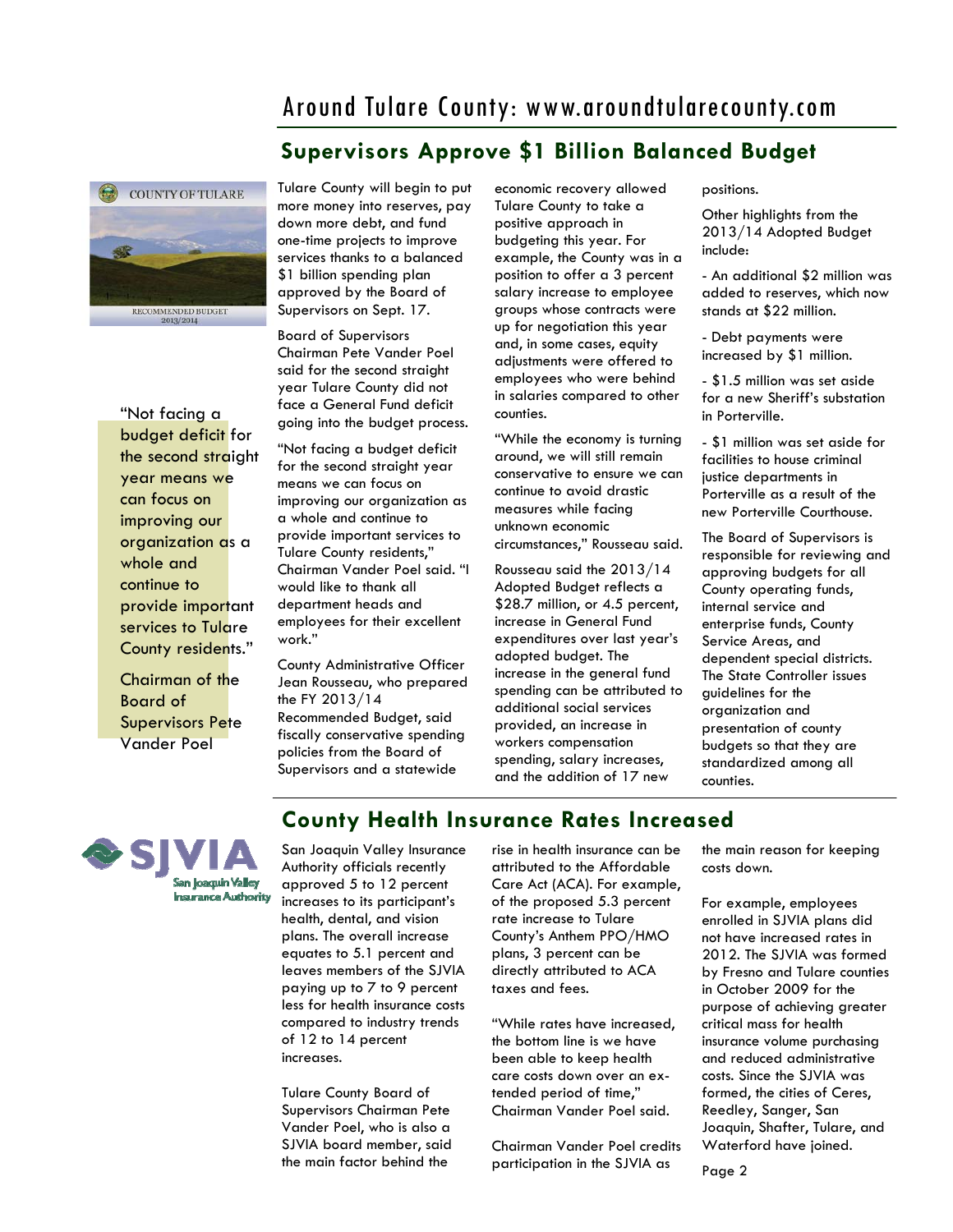## **Employee Spotlight: Johnny Wong**



Johnny Wong gives thanks following his promotion announcement.

Longtime Resource Management Agency (RMA) employee Johnny Wong was recently promoted to Tulare County Chief Engineer.

Wong's first day on his new job was September 22. At the September 24 Board of Supervisors meeting, it was officially announced.

"I've spent 25 wonderful years with the County," Wong told the Board of Supervisors.

"I wouldn't be the person I am with the County if it weren't for staff, friends and colleagues within Tulare County and RMA. I appreciate it big time."

The Chief Engineer is responsible for planning, organizing, supervising, and inspecting the activities of the Traffic Engineering, County Transit and Airport Management functions within RMA.

#### **Wong's County Career**

Wong, a CSU, Fresno alumnus, started his 25-year career with Tulare County in June 1988 as an Engineer I in the Graphics/Design Division. In 1990, he was promoted to Engineer II in Contract Administration and administered road

construction projects. In 1998, Wong was promoted to Engineer III where he managed staff and was responsible for the materials lab, bridge maintenance and construction, as well as culverts and pipe crossings throughout the County. In 2007, Wong was promoted to Engineer IV, a Division Manager position in which he was responsible for budget management, oversight of more than 100 employees, maintenance and construction of the County's 3000-mile road system, 340 bridges and culverts, heavy equipment, a materials lab, contract administration, and traffic control and transit divisions.



**There are many County employees who are doing outstanding things for their community outside of their job.** 

**Do you know a County employee who should be in the spotlight? Let us know at:** 

**[newsletter@co.tulare.ca.us](mailto:newsletter@co.tulare.ca.us?subject=Employee%20spotlight)**

## **Program Spotlight: Red Ribbon Week**

The Tulare County Health & Human Services Agency and the Tulare County Office of Education is partnering to host the 4th Annual Red Ribbon Week celebration.

The event will take place from noon to 4 p.m. on Oct. 26 at the International Agri-Center, 4500 S. Laspina St. in Tulare.

Students and their families are invited to attend the free event featuring urban graffiti artist Eric Gonzalez along with other local performers, games, hands-on activities, and snacks.

Red Ribbon Week was established by Congress to commemorate Drug Enforcement Administration (DEA) Special Agent Enrique S. Camarena. After serving in the military, Camarena became a police officer aspiring to work for the DEA. Amid protests from family, he declared, "I am only one person, but I want to make a difference." Camarena was hired by the DEA and became an undercover agent in Mexico, investigating drug cartels. In 1985, Camarena was abducted and killed by drug traffickers.

Camarena's friends and family wore badges of red cloth to honor him, and newly forming anti-drug coalitions

began to take Camarena's story as inspiration that one person can make a difference. Red Ribbon Week is nationally recognized and takes place from Oct. 23-31 every year to promote and celebrate a sober and healthy lifestyle.

The Tulare County Board of Supervisors will proclaim Oct. 23-31 as Red Ribbon Week in Tulare County. During this time, you may see schools and other organizations participate in Red Ribbon Week events and showcasing their activities.



**Want your program to be in the spotlight? Please send suggestions to:**